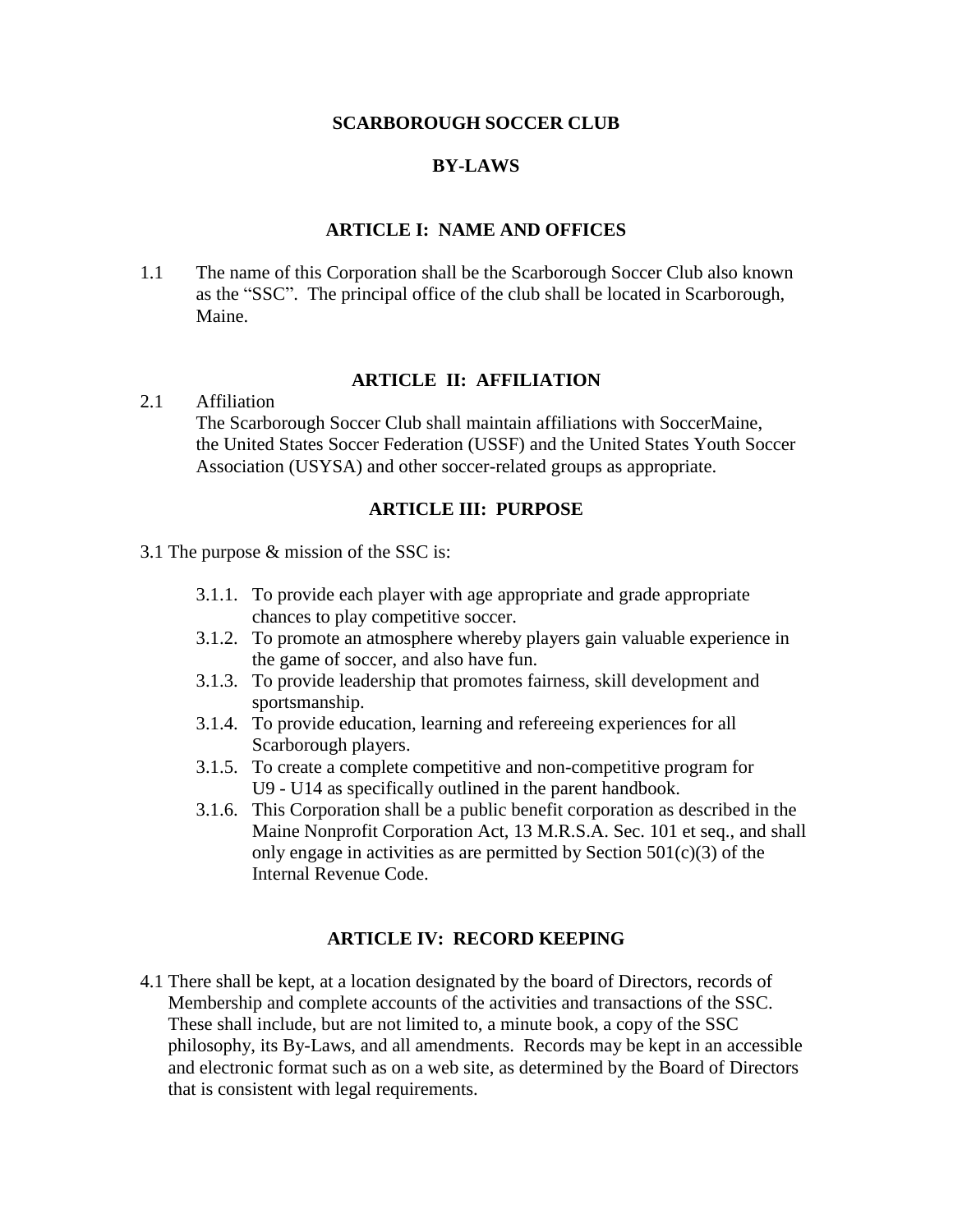- 4.2 Any Board member shall have the right, for any proper purpose and at any reasonable time, on verbal demand stating the purpose thereof, to examine the books and records or accounts, minutes, and records of members of the club.
- 4.3 The duly elected Secretary of the SSC shall be responsible for maintaining, storing, and rendering the official records of the club.
- 4.4 Records shall be kept for a period not less than two calendar years immediately prior to the current calendar year. Records may be retained longer based upon policy established by the Board of Directors.

## **ARTICLE V: MEETINGS**

- 5.1 The annual meeting shall be held in the month of February at a time and location as determined by the Board of Directors.
- 5.2 The date, time and location for the annual meeting shall be established and published no later than 30 days prior to the meeting. Notification of the members of the SSC shall be accomplished through a communication on the SSC website and such other public notice as viewed reasonable.
- 5.3 The purpose of the annual meeting shall be to provide all members of the SSC a forum to communicate and discuss club affairs with the Board of Directors, to elect new officers to the Board of Directors when terms expire, to review an Annual budget, and to vote on proposed amendments to these By-Laws.
- 5.4 The Board of Directors may call a special meeting for the purpose of emergency elections or conduction of other board business if necessary. Such special meeting must conform to the same 30 day notification process outlined for the annual meeting.
- 5.5 Roberts Rules will govern the conduct of the meeting.

# **ARTICLE VI: MEMBERSHIP**

- 6.1 There shall be two classes of Membership; voting and non-voting:
	- 6.1.1. Voting members shall be the members of the Board of Directors, which is comprised of the five elected officers and the five appointed officers.
	- 6.1.2. Non-Voting members comprise the following groups:
		- 6.1.2.1. Any player on a team who has paid his/her Registration fee and is up to date.
		- 6.1.2.2. Parents or legal guardians of players as described in 5.1.2.1 above are automatically non-voting members of SSC.
		- 6.1.2.3. All coaches of the SSC.
		- 6.1.2.4. Any staff position created, approved, and appointed by the Board of Directors.

# **ARTICLE VII: BOARD OF DIRECTORS**

7.1 The general management of all affairs of the SSC shall be vested in the Board of Directors, and shall be the ultimate authority on all issues. The board shall be comprised of up to ten members, five who shall be elected and five who shall be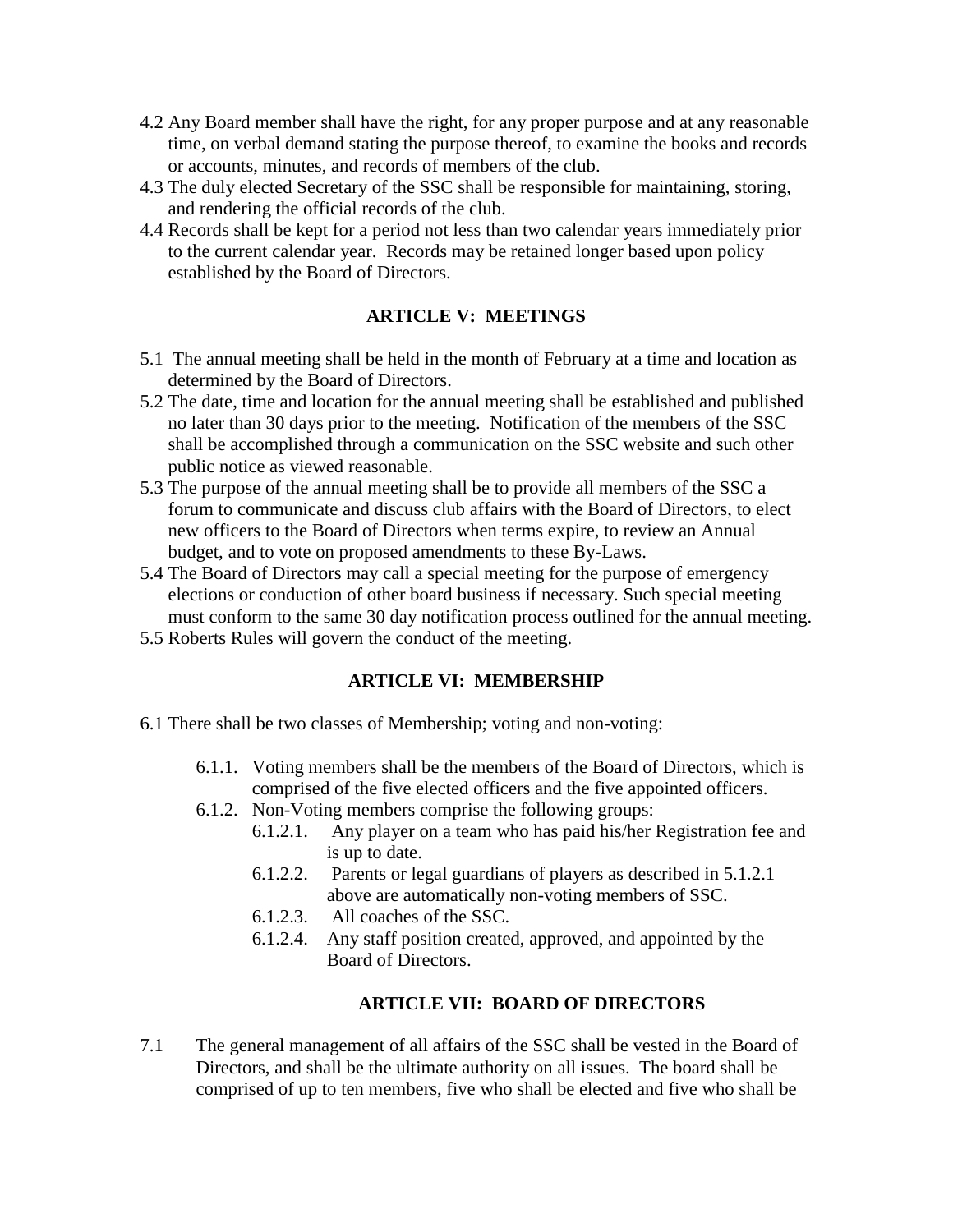appointed by the board of Directors. The SSC Board of Directors will work under the guidelines of SoccerMaine.

- 7.2 The five (5) elected positions for the Board of Directors shall be President, Vice-President, Registrar, Secretary and Treasurer. Up to five (5) appointed positions for the Board of Directors shall be allowed. Currently, they include Director of Coaching and Player Development, Director of Equipment, and Director of 4 v4, Director of Uniforms.
- 7.3 Duties:
	- 7.3.1. President: The President shall be the Chief Executive Officer and shall in general, supervise and control all of the business and affairs of the Scarborough Soccer Club.
	- 7.3.2. Vice President: Shall perform all the duties of the President if required and other duties as determined by the board. The Vice-President shall perform the duties of the President in the absence of the President and shall fill out the President's term in the event that President is unable to complete his/her term.
	- 7.3.3. Secretary: Shall maintain the minutes of the Board meetings; give notice of all meetings; maintain the minutes and other official records; and shall perform all other duties directed by the Board of Directors.
	- 7.3.4. Treasurer: shall receive, disburse and record all SSC funds; keep full and accurate accounts of receipts and disbursements; deposit all monies in the name of SSC; sign all checks and render to the Board and members an accounting of all transactions and perform all other financial duties as directed by the Board.
	- 7.3.5. Registrar: Shall collect, process, and maintain the registration information for all SSC players, coaches, Board of Directors, and volunteers; shall serve as the coordination point between the SSC and SoccerMaine state registrar; and perform all other duties as directed by the Board.
	- 7.3.6. Director of Coaching & Player Development: Shall recruit, nominate, train and assist the coaching staff of the SSC to successfully accommodate player development; serve as the primary liaison between the coaches and the Board of directors; and perform all other duties as directed by the Board.
	- 7.3.7. Director of 4V4 Lobster Classic: Shall be the lead organizer and Tournament director for the 4v4 tournament; shall properly register this tournament with governing bodies; shall recruit teams to play in the tournament as necessary; and perform all other duties as directed by the Board.
	- 7.4 Each officer shall be elected at the annual meeting. The President and Vice-President shall be elected at the annual meeting held on even numbered years. The Secretary, Registrar and Treasurer shall be elected at the annual meeting held on odd numbered years.
	- 7.4.1 The elected officer's shall nominate and vote on each of the appointed Board positions. A majority vote of the elected officers is required to appoint the nominee.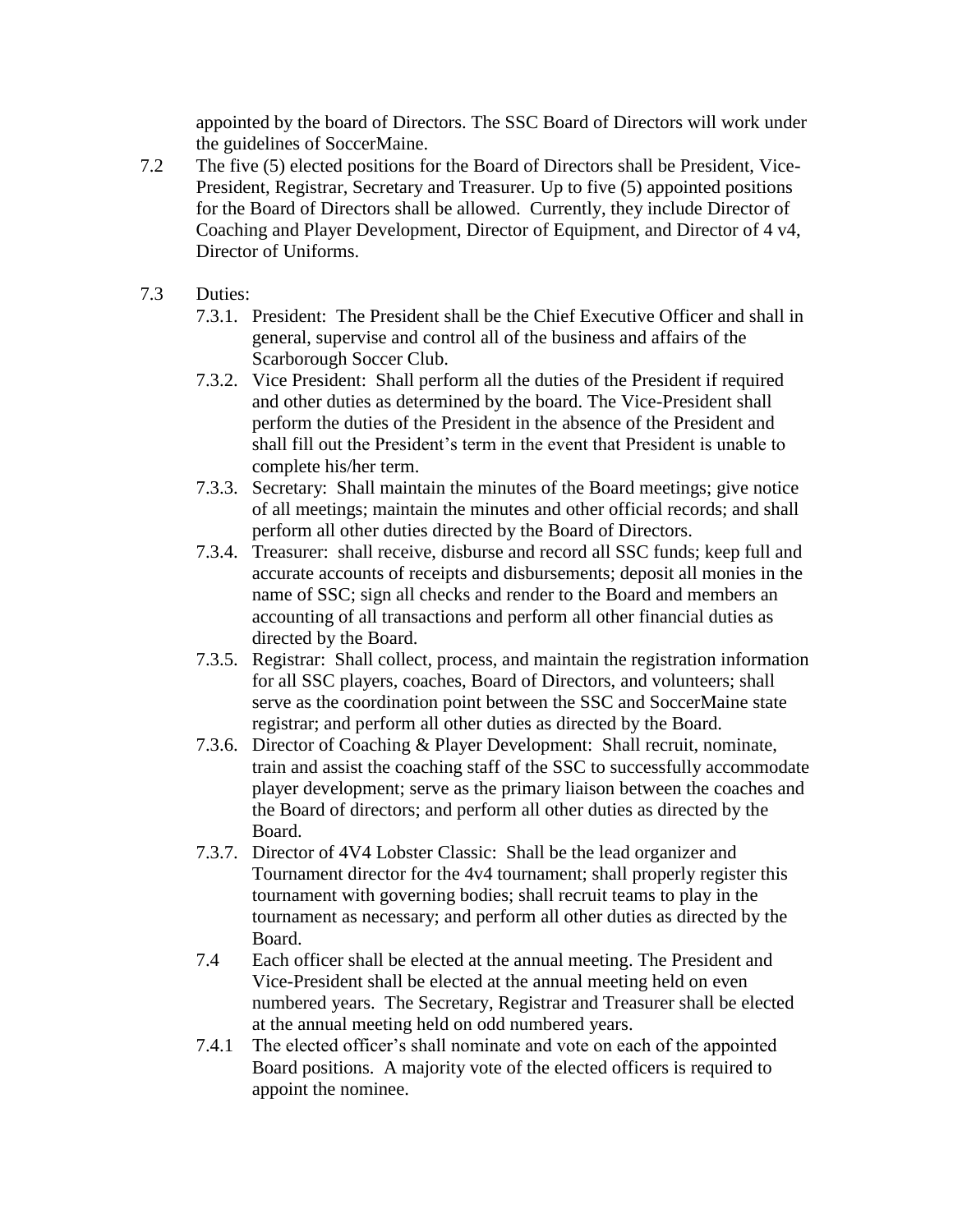- 7.5. Removal from Office:
	- 7.5.1. Any Board member can be removed from office for just cause which includes but is not limited to failure to fulfill their duties as mentioned in 6.3, for actions, statements or behavior which are contrary to the interests of the club; for conduct that would reflect poorly on the club; for violations of SoccerMaine ethical code or violations of Maine Law, Code of Conduct and other items as outlined in the Parents Handbook.
	- 7.5.2. Prior to any removal. The Board of Directors will notify the member in writing of the charges against him/her and will allow that member a reasonable opportunity for a hearing before the Board.
	- 7.5.3. The Board of Directors will promptly convene a meeting to hear the grievance and rebuttal.
	- 7.5.4. Any such removal shall be by a unanimous vote of the present voting members of the Board of Directors, excluding the member being considered for removal. A two-thirds majority of voting members must be present to remove another member.
	- 7.5.5. A new director may be elected by the Board to serve out the unexpired term of the director so removed. If the President is so removed, the Vice-President shall become the President and serve out the unexpired portion of the term. Any such removal shall be by a unanimous vote of the members of the Board of Directors.

# 7.6 Resignations:

- 7.6.1. In the event of a resignation of a member, a new director may be elected by the Board of Directors to serve out the unexpired term. In the event the President resigns, the Vice-President shall become the President and serve out the unexpired portion of the term.
- 7.7 Nominations:
	- 7.7.1. Nominations for elected officers will be accepted up until 30 days prior to the Annual Meeting.
		- 6.7.1.1. Any adult SSC member can be nominated.
		- 6.7.1.2. Election shall be conducted as pursuant in provisions of Article 5
- 7.8. The first meeting of the new Board of Directors shall be held within one (1) month of the election. The new Board of Directors will establish a suitable schedule each month for its regular meetings.
- 7.9. The Board shall have the right to hold executive sessions to discuss issues which may require privacy. For executive sessions, only voting Board members may attend.
- 7.10. Special Board meetings may be held upon the request of any Board member,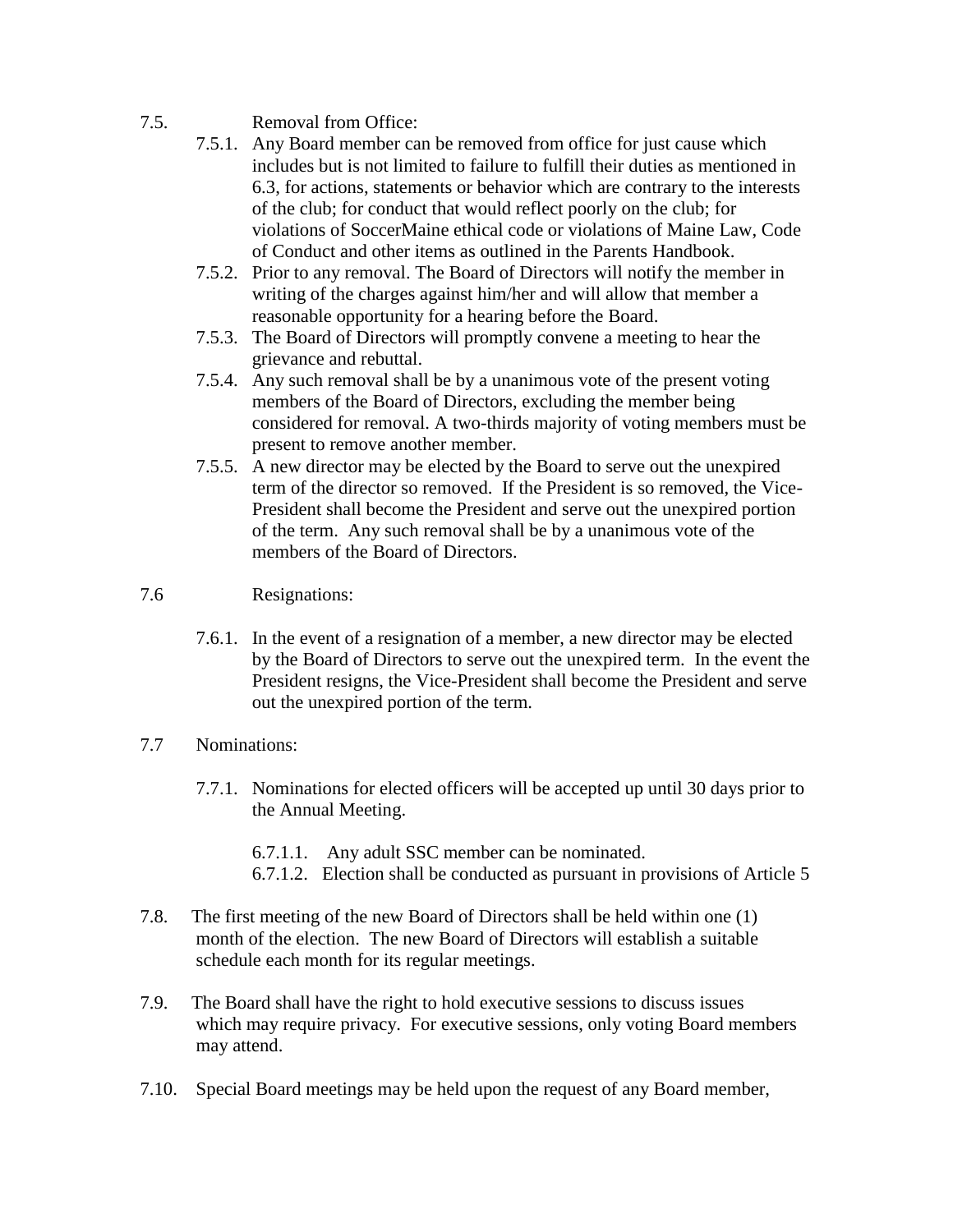Specifying the time, date, place and purpose of the meeting.

- 7.11.1 A majority of voting Board members shall be required at a meeting if a quorum is participating in person or telephonically.
- 7.12. Except as provided elsewhere herein, voting will be by simple majority.
- 7.13. In the event of a tie vote, the vote of the President shall be the deciding vote on any such issue. If the President is not present or abstains from voting, the vote of the Vice-President shall be the deciding vote on any such issues.

## **ARTICLE VIII: AMENDMENTS**

- 8.1. These by-laws may be amended by a two-thirds (2/3) vote of the entire Board.
- 8.2. Written notices must be given to all Board members Thirty (30) days prior to any meeting which an amendment to the by-laws is to be acted upon.
- 8.3. Thirty (30) day written notice may be waived by unanimous vote of all Board members.

## **ARTICLE IX: COACHES**

- 9.1. All SSC coaches and assistant coaches must be approved by the Board of directors.
- 9.2. The Board shall have the authority to set standards of conduct for coaches, and to establish a code of discipline for players and coaches.
- 9.3 All coaches will earn SoccerMaine e-license, attend Coaches meetings and regular club Board meetings.

### **ARTICLE X: INDEMNIFICATION**

10.1. The Corporation shall, in all cases permitted by law, including without limitation Section 714 of title 13-B of the Maine Revised Statues Annotated, indemnify and hold harmless any person who was or is a party or is threatened to be made a party to any threatened, pending or completed action, suit or proceeding, whether civil, criminal, administrative or investigative, by reason of the fact that he or she is or was a Director, Officer, employee or agent of the Scarborough Soccer Club or is or was serving at the request of the Scarborough Soccer Club, partnership, joint venture, trust or other enterprise, against expenses, including attorney's fees, judgments, fines and amounts paid in settlement actually and reasonable incurred by him or her in connection with such action, suit or proceeding; except that no indemnification shall be provided for any person with respect to any matter as to which that person shall have been finally adjudicated in any action, suit or proceeding not to have acted in good faith in the reasonable belief that his or her